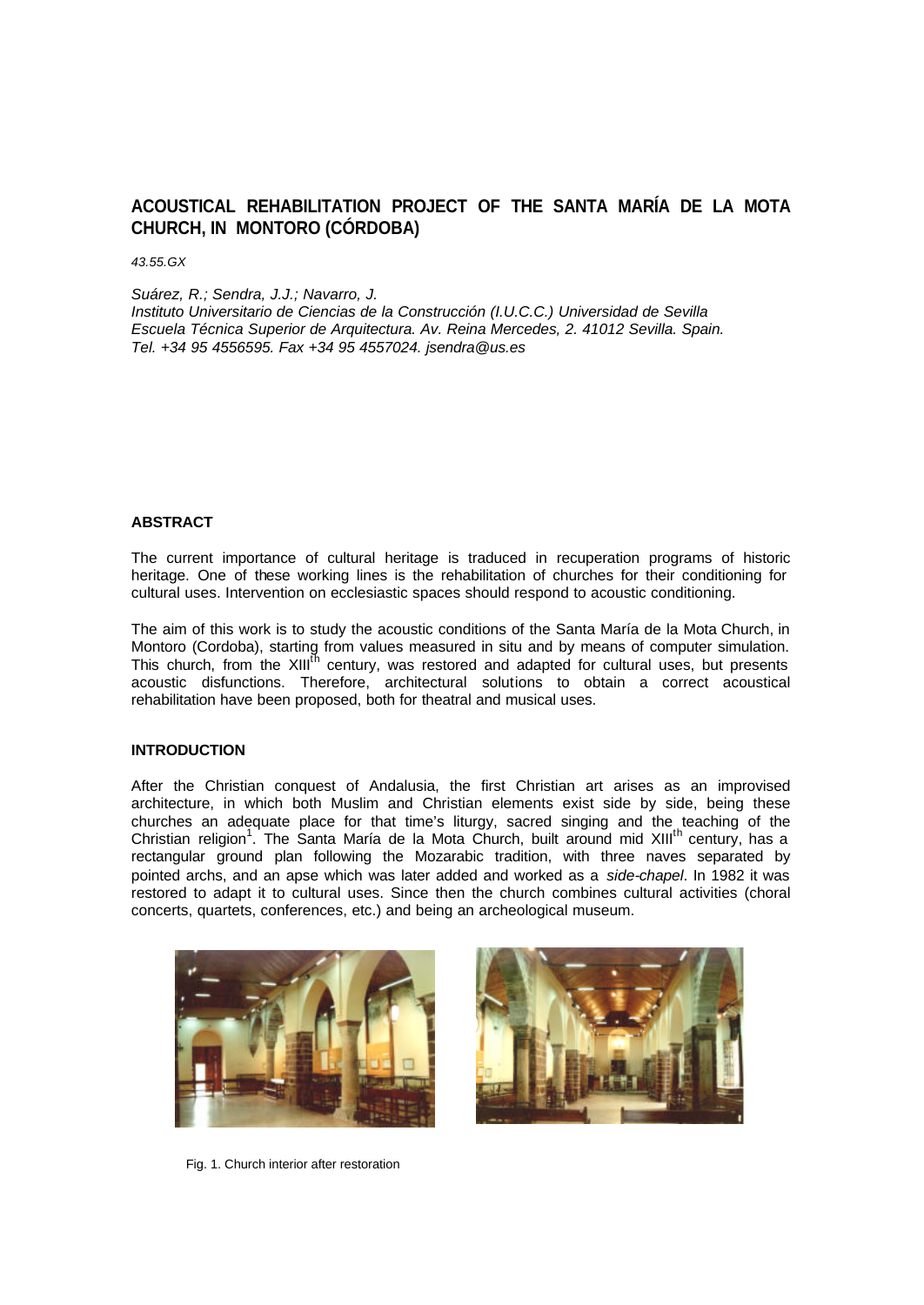# **ACOUSTIC ANALYSYS OF THE CURRENT CONDITIONS**

The acoustic measurement was made with the audience area without any kind of furniture. Eight measurement spots were taken, four in the central nave and four in the side aisles, 1.20 m above ground level. The sound source was placed at the end of the main nave's gap, 1.50 m above ground level.

### **Reverberation time**

Denotations were made to record the impulsive response in the source spot, obtaining reverberation time values in the different spots within octave bands. With the help of a computer model, with the CATT-Acoustic program (version 7.2f), a theoretic prediction of the church's reverberation time values was made with spectators sat in the central nave. These values were compared with the optimum theoretic values, both for speech and music, as proposed by  $B$ eranek $^2$ .

The reverberation time obtained in the measurement reflects a relevant sound absorption for low frequencies, due to the church's suspended wood ceiling. This suspended ceiling works like an absorbent element of the "membrane" type. For the hypothesis of having the central nave occupied with spectators sitting on chairs, the tonal curve comes closer to the optimum tonal curve for religious music (fig. 4), being high for speech.

## **Sound distribution**

The study of sound distribution was made starting from the sound emission of an omnidirectional sound source. The sound power level was 105 dB. The distribution of the sound level throughout the church is uniform, being relevant the first reflections from side walls and from the wood ceiling<sup>3</sup>.

To analyse the sound diffusion degree in the church, the measured sound levels have been shown in accordance to the reference level, with regard to distance, and have been compared with the expected values given by the classical model and Barron's model (fig. 2). The measured sound levels fit into those expected by Barron's model, except for the nearest spots and for the spot at the bottom of the church, in which sound levels fit into those expected the classical model. This is due to the sound concentration given in those areas because of the increase of reflections. The small size of the durch, together with low absorption surfaces, favors an homogenous reverberated field, with scarce variation of the sound level, both in the central nave and in the side aisles.



Fig. 2. Performance of the acoustic field of the empty church with regard to distance (measurement). Wide band

# **Intelligibility**

The RASTI values of the measurement, for the different spots, are shown in figure 6, with regard to the distance of each spot to the source. These values (average value: 0.48) allow to qualify the intelligibility of the central nave as "fair", but the values diminish for the spots in the side aisles<sup>4</sup>. The intelligibility of the church with spectators is valuated by means of computer simulation, obtaining a tangible improvement of the RASTI values, keeping the qualification of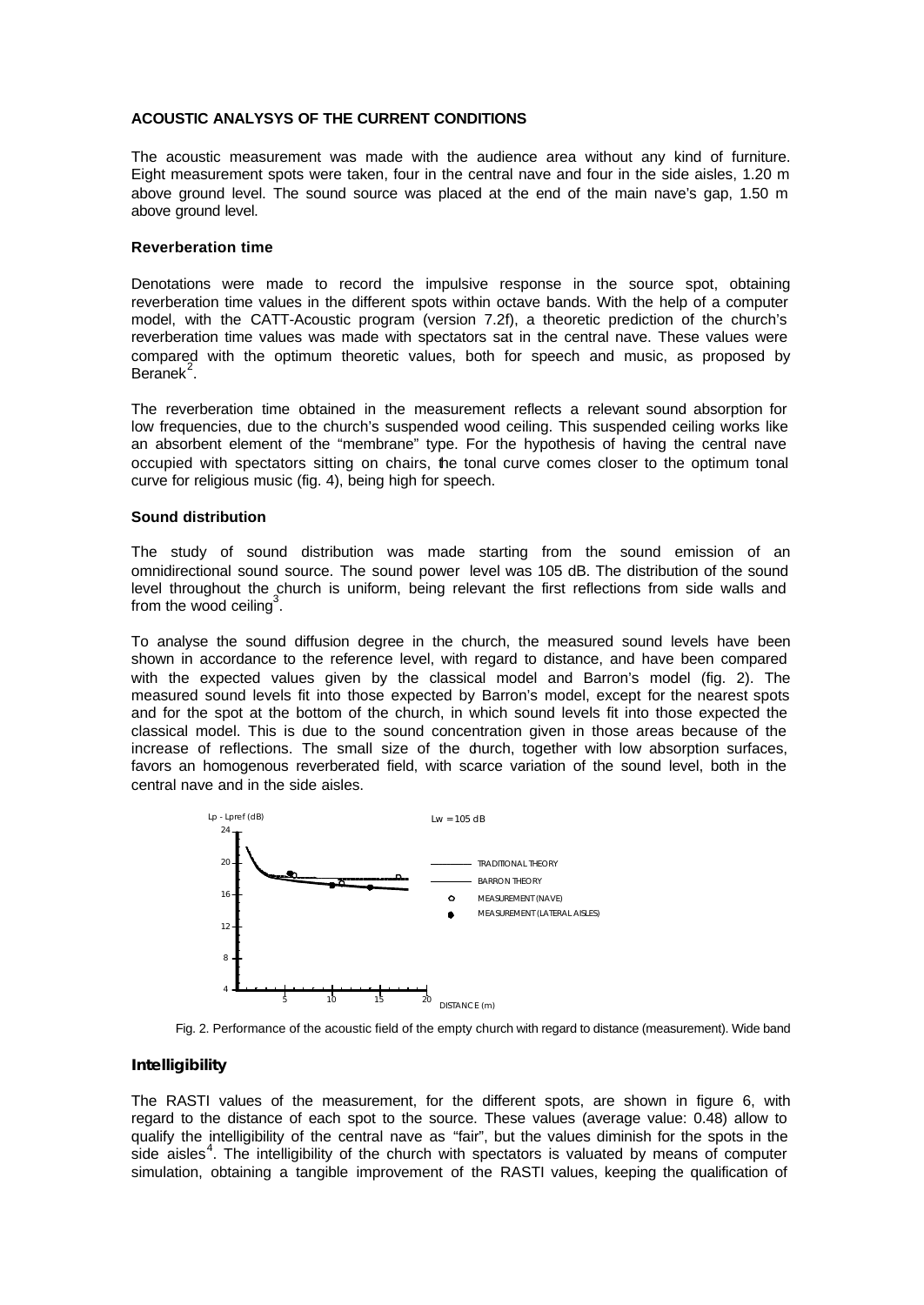"fair" (average value: 0.53). The intelligibility offers adequate values for music playing, but shows to be insufficient for speech due to excessive reverberation.

## **Background noise**

The measurement of background noise level taken in the bottom of the church shows an equivalent continuous sound level  $L_{eq}$  = 38.3 dBA. To rate the noise within the church, the spectrum measured and the NR curves have been compared. It has been obtained a NR value of 35, which is within the recommended margin between 25 and 35.

Starting from this data, it is concluded that the acoustic conditions of the church can be considered as acceptable for music but inadequate for speech, mainly due to the lack of sound absorption.

# **INTERVENTION PROPOSAL**

The church currently has a permanent use as archeological museum, as well as a use for cultural activities, like conferences and concerts. This versatility of use makes it necessary to modify the absorption characteristics of interior faces of the church's walls. The aim is to increase sound absorption in order to decrease reverberation times and increase intelligibility (when the required use is speech) and to modify the tonal curve for musical use, therefore searching an adequate tonal balance, mainly for high frequencies.

The tonal balance needed for musical activities may be achieved by decreasing sound absorption for high frequencies (something difficult to be obtained because absorption mainly is attained from spectators sitting on chairs and from the suspended wood ceiling), or by means of increasing the volume of the church and adequately increasing absorption for mid and low frequencies.







*Musical configuration*



 *Theater configuration*

*Fig. 3. Intervention proposal*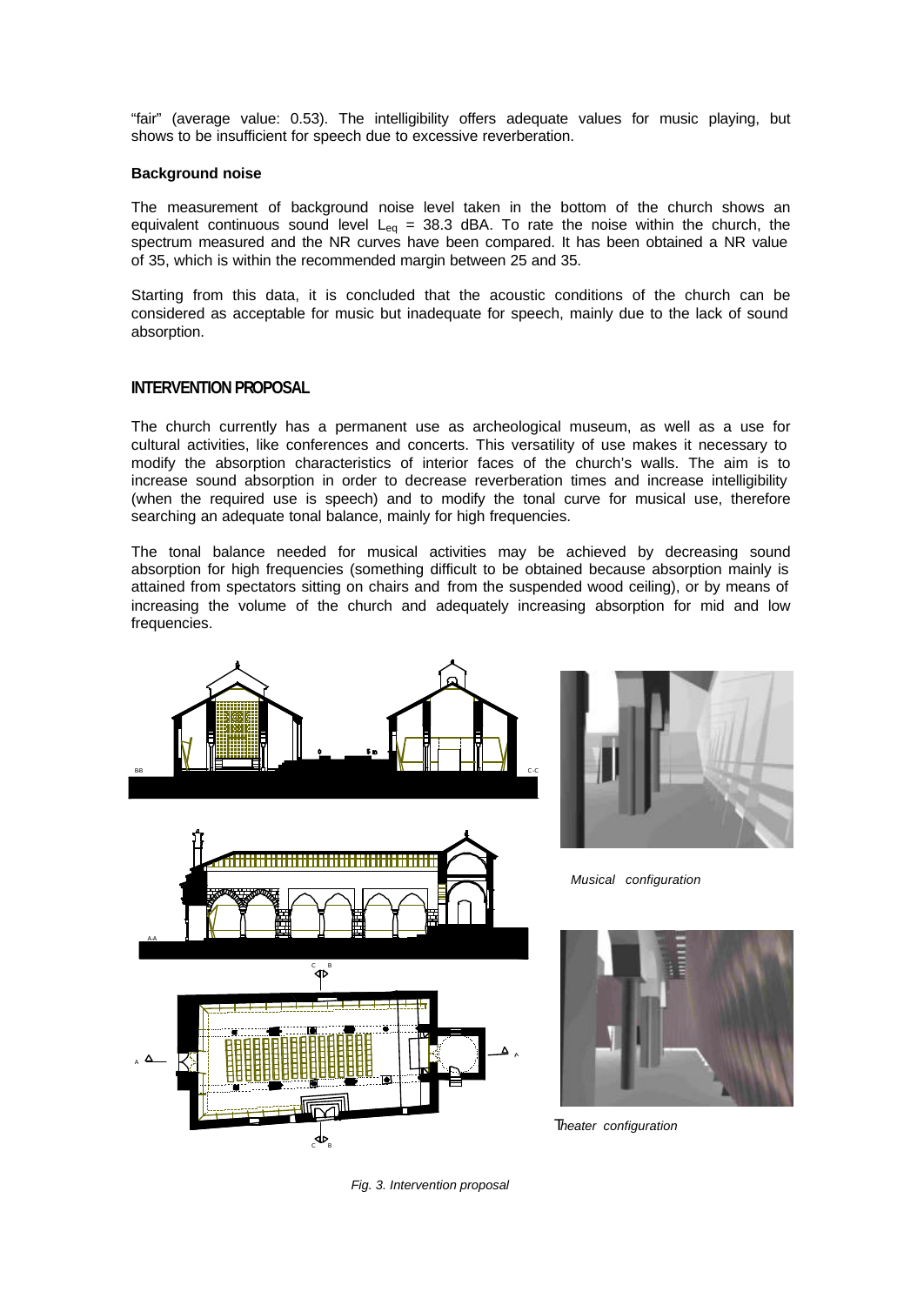It is proposed to recuperate the church's primitive interior volume<sup>5</sup>, increasing the roof's height, using timber roof trusses to cover the naves. This operation wil increase the absorption sound at mid and low frequencies while the reverberation time values will decrease for high frequencies.

In the area that separates the side-chapel a wood perforated multi-paneled resonator is planned, assuming the idea of the altar-piece rounding off the church. This closing device consists of a membrane type resonator, a set of 12 mm thick perforated panels with 5 mm diameter perforations summing up 20% of the panel surface and with 20 mm air space stuffed with mineral fiber.

To display the pieces shown in the museum, it is proposed to substitute the present glass cases, in side aisles, for metal shelves protected with oblique glass panels that would favor side reflections therefore increasing sound diffusion in the church since they are vibrating surfaces. Besides, glass panels perform like an elastic material with sound absorption of low frequencies, while for frequencies in which there is almost no absorption, the vibration of panels would have a diffussing effect.

In order to increase sound absorption, needed for activities of the church related with speech (theater configuration), it is proposed a solution that consists of incorporating a porous material with air space by means of a curtain system in side aisles. This system is 14 cm parallel to glass panels, with white furrowed (up to 180%) fabric that goes up to the wooden roof and hides the exhibition panels.

#### **Reverberation time**

The increase of the church's space volume compared to its present condition is compensated for the musical configuration. The sound absorption increase due to both the Mudejar wood roof and the membrane resonator (as an altar-piece) implies a decrease of reverberation time. The reverberation times are similar to the optimum values for music, except for low frequencies, due to roof and glass absorption (fig. 4).

The increase of sound absorption made to adapt this space suitable for speech is obtained by means of incorporating furrowed fabric curtains, with which a specially relevant sound absorption is achieved for mid and high frequencies. The resulting tonal curve for the theater configuration is adapted to the optimum tonal curve for speech with regard to mid and high frequencies, being high for low frequencies<sup>6</sup> .



|                                 | 125 Hz $\vert$ | 250 Hz | Hzl<br>500 | 1000 Hz | 2000 Hz | 4000 Hz |
|---------------------------------|----------------|--------|------------|---------|---------|---------|
| Empty, Measurement              | 2.37           | 2.71   | 2.63       | 2.35    | 1.67    | 1.35    |
| Occupied, Estimated             | 1.94           | 2.04   | 1.74       | 1.57    | 1.24    | 1.08    |
| Musical configuration. Occupied | 1.63           | 1.71   | 1.50       | 1.48    | 1.50    | 1.28    |
| Theater configuration. Occupied | 1.63           | 1.42   | 0.99       | 0.78    | 0.79    | 0.70    |
| Music optimum                   | 2.24           | 1.84.  | 1.60       | 1.60    | 1.60    | 1.60    |
| Speech optimum                  | 0.89           | 0.89   | 0.89       | 0.89    | 0.89    | 0.89    |

*Fig. 4. Estimated, proposed and optimum reverberation times. Spectators sitting on chairs*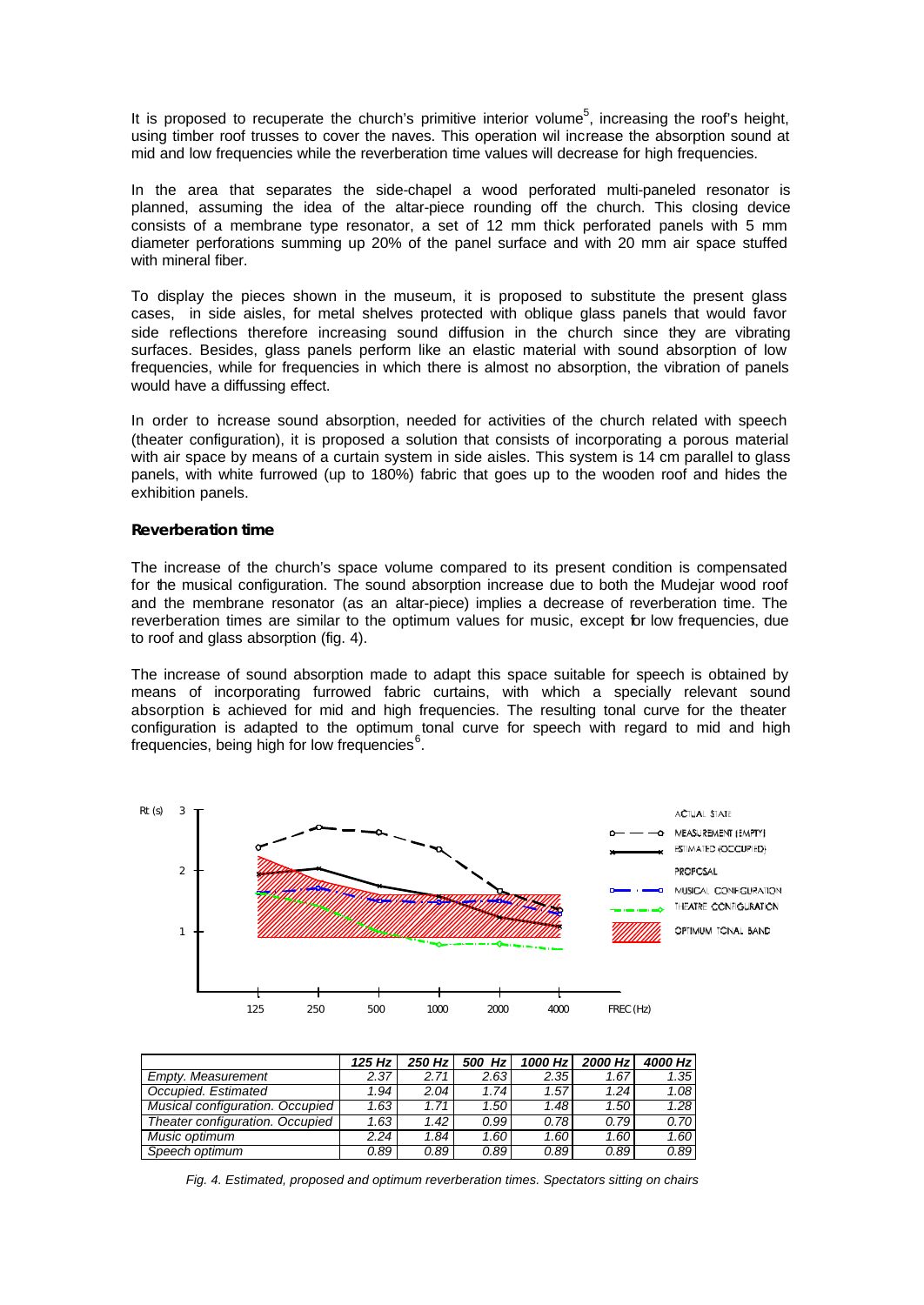## **Sound distribution**

Sound pressure *values* levels, obtained for the musical configuration and with regard to distance to the sound source, are slightly inferiors to the values obtained by means of simulation of the current situation with spectators (fig. 5). On the contrary, for the theater configuration, the increase of sound absorption leads to a decrease of the sound pressure level, with a reduction of 6 dB each 10 m, which turns out to be uniform in the last gaps of the church

For each configuration, the global sound pressure levels estimated with regard to the distance to the source have been shown, and they have been compared with the expected values of the classical model and Barron's model (fig. 6) . In both configurations the estimated sound levels fit into those expected by Barron's model. For each configuration, the proportions between the church and an adequate reverberation time favor an adequate sound diffusion.

## **Intelligibility**

With regard to the music configuration, intelligibility values remain within the values obtained previously for simulation of the current situation with spectators, obtaining a qualification of "fair" (RASTI average values: 0.56), while for the theater configuration there is an increase of intelligibility that is qualified as "good" (RASTI average values: 0.70), as it can be observed in figure 6.





Fig. 7. Estimated performance of the acoustic field with regard to distance to the occupied church. Wide band